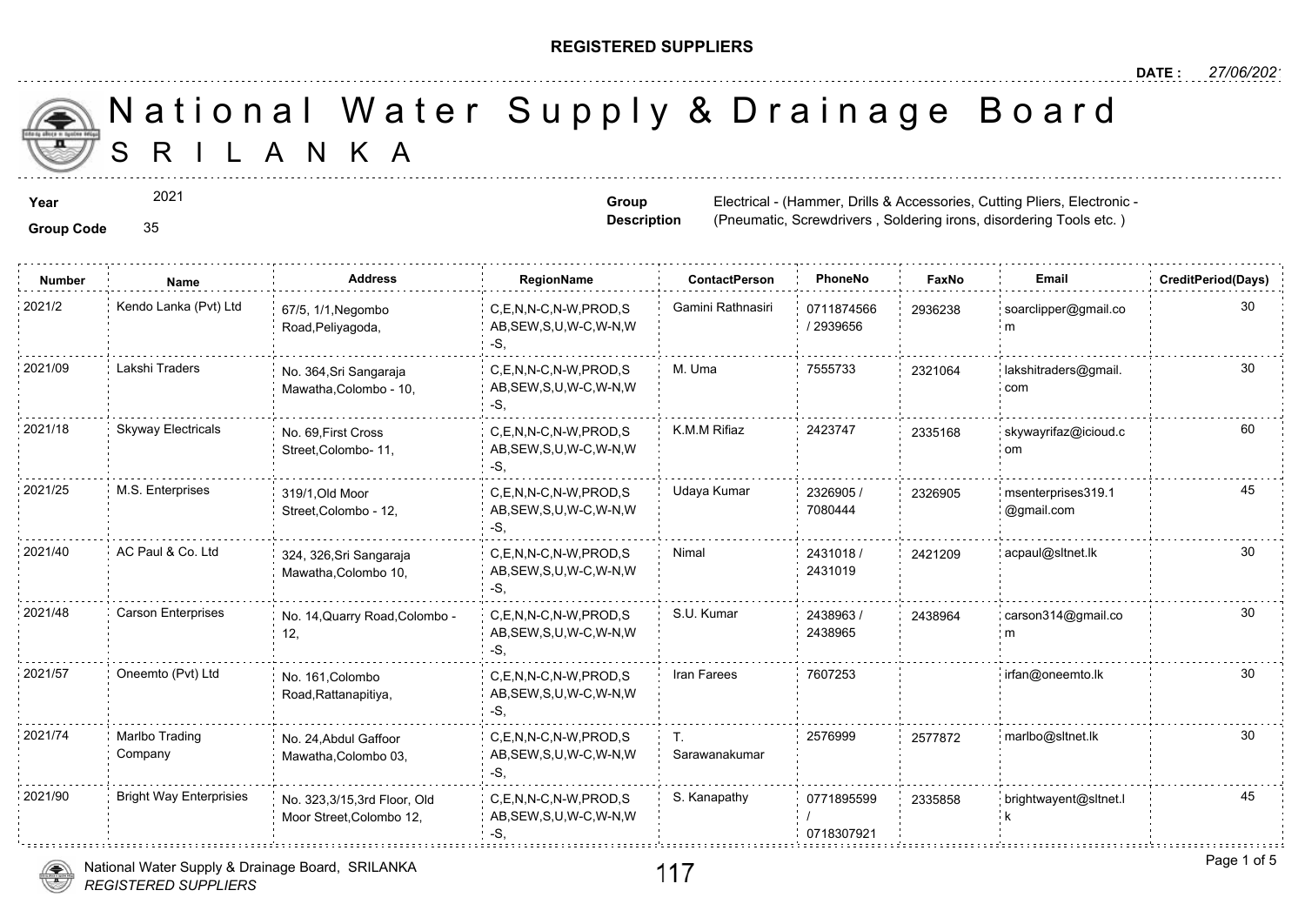

2021

**Group Description**

**Year Electrical - (Hammer, Drills & Accessories, Cutting Planet Accessories, Cutting Planet Accessories, Cutting Pliers, Electrical - (Hammer, Drills & Accessories, 2021** (Pneumatic, Screwdrivers, Soldering i

**Group Code** 35

| <b>Number</b> | Name                                      | Address                                                             | RegionName                                                   | ContactPerson             | PhoneNo                              | Faxl   |
|---------------|-------------------------------------------|---------------------------------------------------------------------|--------------------------------------------------------------|---------------------------|--------------------------------------|--------|
| 2021/92       | Magnum Traders                            | 45A, Colombo Street, Kandy,                                         | C,E,N,N-C,N-W,PROD,S<br>AB, SEW, S, U, W-C, W-N, W<br>-S,    | P. Kapilnath              | 0812234323                           | 081222 |
| 2021/97       | Wasanaa Impex                             | 30,2nd Floor, Abdul Jabbar<br>Mawatha, Colombo 12,                  | C.E.N.N-C.N-W.PROD.S<br>AB, SEW, S, U, W-C, W-N, W<br>-S,    | S. Vijayakumar            | 2433944 /<br>0712124450              | 242294 |
| 2021/99       | Uni Royal Enterprises                     | 30-3, Second Floor, Abdul<br>Jabbar Mawatha, Colombo 12,            | C.E.N.N-C.N-W.PROD.S<br>AB, SEW, S, U, W-C, W-N, W<br>-S,    | Krishana Kumar            | 2478886 /<br>2541885 /<br>0766619811 |        |
| 2021/103      | Hunter & Company PLC                      | 45/75, Narahenpita<br>Road, Colombo 05,                             | C,E,N,N-C,N-W,PROD,S<br>AB, SEW, S, U, W-C, W-N, W<br>-S,    | B. T. Liyanage            | 2081700 /<br>0716065592              | 236842 |
| 2021/112      | Silver Star Trading                       | 333-2/14, Old Moor<br>Street, Colombo 12,                           | C.E.N.N-C.N-W.PROD.S<br>AB, SEW, S, U, W-C, W-N, W<br>-S,    | S. Sathasivam             | 2348253/<br>2478138                  | 243239 |
| 2021/114      | Monara Steel Centre                       | No.333-2/18, Old Moor<br>Street, Colombo 12,                        | C.E.N.N-C.N-W.PROD.S<br>AB, SEW, S, U, W-C, W-N, W<br>-S.    | S. Shivakumar             | 2470738 /<br>2470739 /<br>2390882    | 232010 |
| 2021/150      | <b>RSP</b> Enterprises                    | No.21, Saman<br>Mawatha, Nawala<br>Road, Nugegoda,                  | C,E,N,N-C,N-W,PROD,S<br>AB, SEW, S, U, W-C, W-N, W<br>-S,    | Vidura DE Zoysa           | 2821833/<br>0773428989               | 28540  |
| 2021/179      | Innovate Trading                          | No. 26/26,3rd<br>Lane, Alubogahalandha,<br>Mavittara, Piliyandala,  | C.E.N.N-C.N-W.PROD.S<br>AB, SEW, S, U, W-C, W-N, W<br>-S,    | Yasitha C<br>Kumarasinghe | 5332266 /<br>0714203203              | 533226 |
| 2021/225      | <b>VISVAMS</b>                            | 96, Lower Street, Badulla,                                          | C.E.N.N-C.N-W.PROD.S<br>AB, SEW, S, U, W-C, W-N, W<br>$-S$ . | K.V.<br>YOGESWARAN        | 0552232445<br>0554928972             | 055222 |
| 2021/236      | <b>Alcobronz Engineering</b><br>(PVT) LTD | 130/16, Major Wasantha<br>Gunarathna Mawatha,<br>Mahara, Kadawatha, | C,E,N,N-C,N-W,PROD,S<br>AB, SEW, S, U, W-C, W-N, W<br>-S.    |                           | 2925023                              | 292685 |

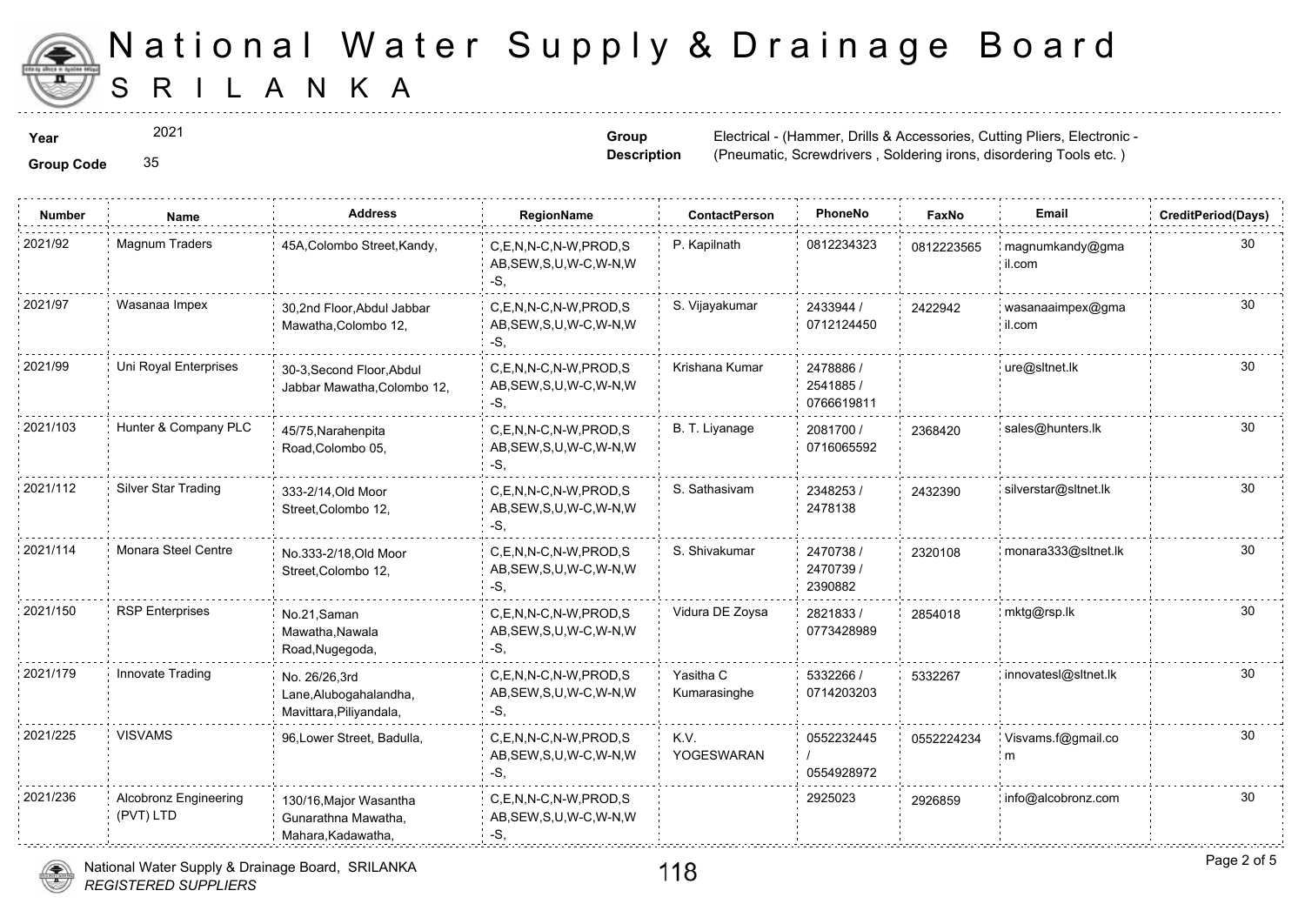

2021

**Group Code** 35

**Group Description**

**Year Electrical - (Hammer, Drills & Accessories, Cutting Planet Accessories, Cutting Planet Accessories, Cutting Pliers, Electrical - (Hammer, Drills & Accessories, 2021** (Pneumatic, Screwdrivers, Soldering i

| <b>Group Code</b> |  |
|-------------------|--|
|                   |  |

| <b>Number</b> | <b>Name</b>                                | <b>Address</b>                                              | RegionName                                                   | <b>ContactPerson</b> | PhoneNo                                       | Faxl             |
|---------------|--------------------------------------------|-------------------------------------------------------------|--------------------------------------------------------------|----------------------|-----------------------------------------------|------------------|
| 2021/251      | Ningbo Marketing                           | No. 306, Sri Sangaraja<br>Mawatha, Colombo - 10,            | C.E.N.N-C.N-W.PROD.S<br>AB, SEW, S, U, W-C, W-N, W<br>$-S,$  | K.T. Murugan         | 2445670 /<br>4384882/<br>4384909 /<br>4384880 | 245220           |
| 2021/254      | Highper Tools (Pvt) Ltd.                   | No. 23,5th Lane, Ratmalana,                                 | C,E,N,N-C,N-W,PROD,S<br>AB, SEW, S, U, W-C, W-N, W<br>-S.    | Shalani              | 2633390 /<br>4481307 /<br>2626159             | 448130<br>448189 |
| 2021/258      | Central Agencies (Pvt)<br>Ltd              | 127, Kotugodella<br>Veediya, Kandy,                         | C,E,N,N-C,N-W,PROD,S<br>AB, SEW, S, U, W-C, W-N, W<br>-S,    | P.Shanmugam          | 0812224203                                    | 081223           |
| 2021/262      | Asean Industrial<br>Tradeways              | 307, Old Moor Street, Colombo -<br>12,                      | C,E,N,N-C,N-W,PROD,S<br>AB, SEW, S, U, W-C, W-N, W<br>-S,    | S.Gowtham            | 2448332/<br>2433070 /<br>2320526              |                  |
| 2021/287      | Cany                                       | 333-2/1B, Old Moor<br>Street, Colombo - 12,                 | C,E,N,N-C,N-W,PROD,S<br>AB, SEW, S, U, W-C, W-N, W<br>-S.    | PS Sharmila          | 2432841                                       |                  |
| 2021/291      | Wijesinghe Enterprises<br><b>Tool Shop</b> | No. 94, Nadun Uyana,<br>Parakandeniya, Imbulgoda,           | C,E,N,N-C,N-W,PROD,S<br>AB, SEW, S, U, W-C, W-N, W<br>-S.    |                      | 0773531484                                    |                  |
| 2021/317      | Brown & Company PLC                        | No. 481, T.B. Jayah<br>Mawatha, Colombo 10,                 | C,E,N,N-C,N-W,PROD,S<br>AB, SEW, S, U, W-C, W-N, W<br>$-S$ . |                      | 5063279 /<br>5063280 /<br>0761828067          | 230737           |
| 2021/324      | <b>Pramod Electricals</b>                  | No. 394, New Tangalle<br>Road, Kotuwegoda, Matara,          | C,E,N,N-C,N-W,PROD,S<br>AB, SEW, S, U, W-C, W-N, W<br>-S.    | HK Rjakaruna         | 0412234930                                    | 041223           |
| 2021/360      | Electro-Serv Lanka (Pvt)<br>Ltd.           | No. 247 2/1, Stanley<br>Thilakarathna<br>Mawatha, Nugegoda, | C.E.N.N-C.N-W.PROD.S<br>AB, SEW, S, U, W-C, W-N, W<br>$-S$ , | Kelum Thushara       | 5324110                                       | 285687           |
|               |                                            |                                                             |                                                              |                      |                                               |                  |

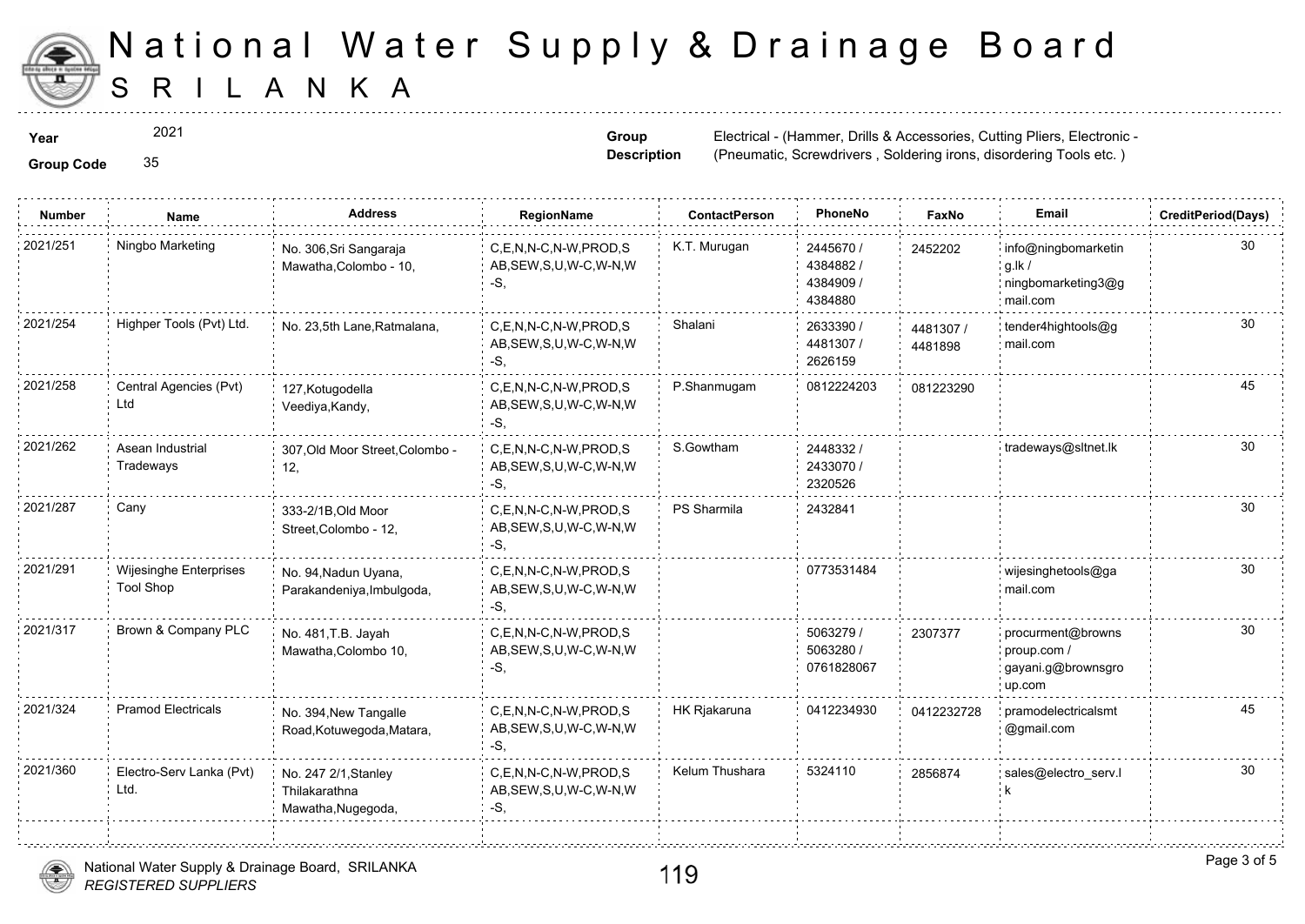

2021

**Group Description**

**Year Electrical - (Hammer, Drills & Accessories, Cutting Planet Accessories, Cutting Planet Accessories, Cutting Pliers, Electrical - (Hammer, Drills & Accessories, 2021** (Pneumatic, Screwdrivers, Soldering i

**Group Code** 35

| <b>Number</b> | Name                                        | <b>Address</b>                                              | RegionName                                                   | <b>ContactPerson</b>      | PhoneNo                            | Faxl             |
|---------------|---------------------------------------------|-------------------------------------------------------------|--------------------------------------------------------------|---------------------------|------------------------------------|------------------|
| 2021/370      | Ajantha Tools &<br>Machinery                | No. 285/A`, Trincomalee<br>Street, Kandy,                   | C,E,N,N-C,N-W,PROD,S<br>AB, SEW, S, U, W-C, W-N, W<br>$-S$ . | E Sanjeev                 | 0813149648                         | 081222           |
| 2021/395      | <b>DE Macs Traders</b>                      | A9, Ground Floor, Anderson<br>Flats, Park Road, Colombo 05, | C.E.N.N-C.N-W.PROD.S<br>AB, SEW, S, U, W-C, W-N, W<br>-S,    | V Senthilprasath          | 0727962342<br>0702514575           | 071100           |
| 2021/402      | Kinotony Lanka Traders                      | No. 380 1/1, Sangaraja<br>Mawatha, Colombo 10,              | C,E,N,N-C,N-W,PROD,S<br>AB, SEW, S, U, W-C, W-N, W<br>-S.    | RM Hamdhaan               | 2441515/<br>0773080022             |                  |
| 2021/421      | Union Hardware                              | 278, Galle Road, Ratmalana,                                 | C.E.N.N-C.N-W.PROD.S<br>AB, SEW, S, U, W-C, W-N, W<br>-S,    | <b>ACM Mansoor</b>        | 2761100                            | 273725           |
| 2021/447      | Anika Marketing                             | No. 406, Sri Sangaraga<br>Mawatha, Colombo 10,              | C,E,N,N-C,N-W,PROD,S<br>AB, SEW, S, U, W-C, W-N, W<br>-S.    | <b>Charles Victor</b>     | 2334646 /<br>0778112240            |                  |
| 2021/451      | S/L State Trading (Gen)<br>Corporation Ltd. | 100, Nawam<br>Mawatha, Colombo 02,                          | C,E,N,N-C,N-W,PROD,S<br>AB, SEW, S, U, W-C, W-N, W<br>-S,    | <b>Mahesh Mendis</b>      | 2422342/4                          | 244797           |
| 2021/458      | Vithanage Electricals                       | No. 199, Kesbewa<br>Road, Boralesgamuwa,                    | C,E,N,N-C,N-W,PROD,S<br>AB, SEW, S, U, W-C, W-N, W<br>-S.    |                           | 2519001/071<br>4221886             | 251900           |
| 2021/470      | Diesel & Motor<br><b>Engineering PLC</b>    | No. 65, Jetawana<br>Road, Colombo 14,                       | C,E,N,N-C,N-W,PROD,S<br>AB, SEW, S, U, W-C, W-N, W<br>-S.    | Niroshan Pushpa<br>Kumara | 2449797 /<br>24645 /<br>0769370645 | 244908<br>420989 |
| 2021/490      | Cooper International                        | No.293,1/1 First Floor, Old Moor<br>Street, Colombo 12,     | C.E.N.N-C.N-W.PROD.S<br>AB, SEW, S, U, W-C, W-N, W<br>$-S$ . | R Dhananjith              | 2433659 /<br>2444868               | 233714           |
| 2021/493      | <b>Power Steels</b>                         | No. 320,2nd Floor,Old Moor<br>Street, Colombo 12,           | C.E.N.N-C.N-W.PROD.S<br>AB, SEW, S, U, W-C, W-N, W<br>-S.    | P<br>Sithambaranatha      | 2459045                            |                  |
|               |                                             |                                                             |                                                              |                           |                                    |                  |